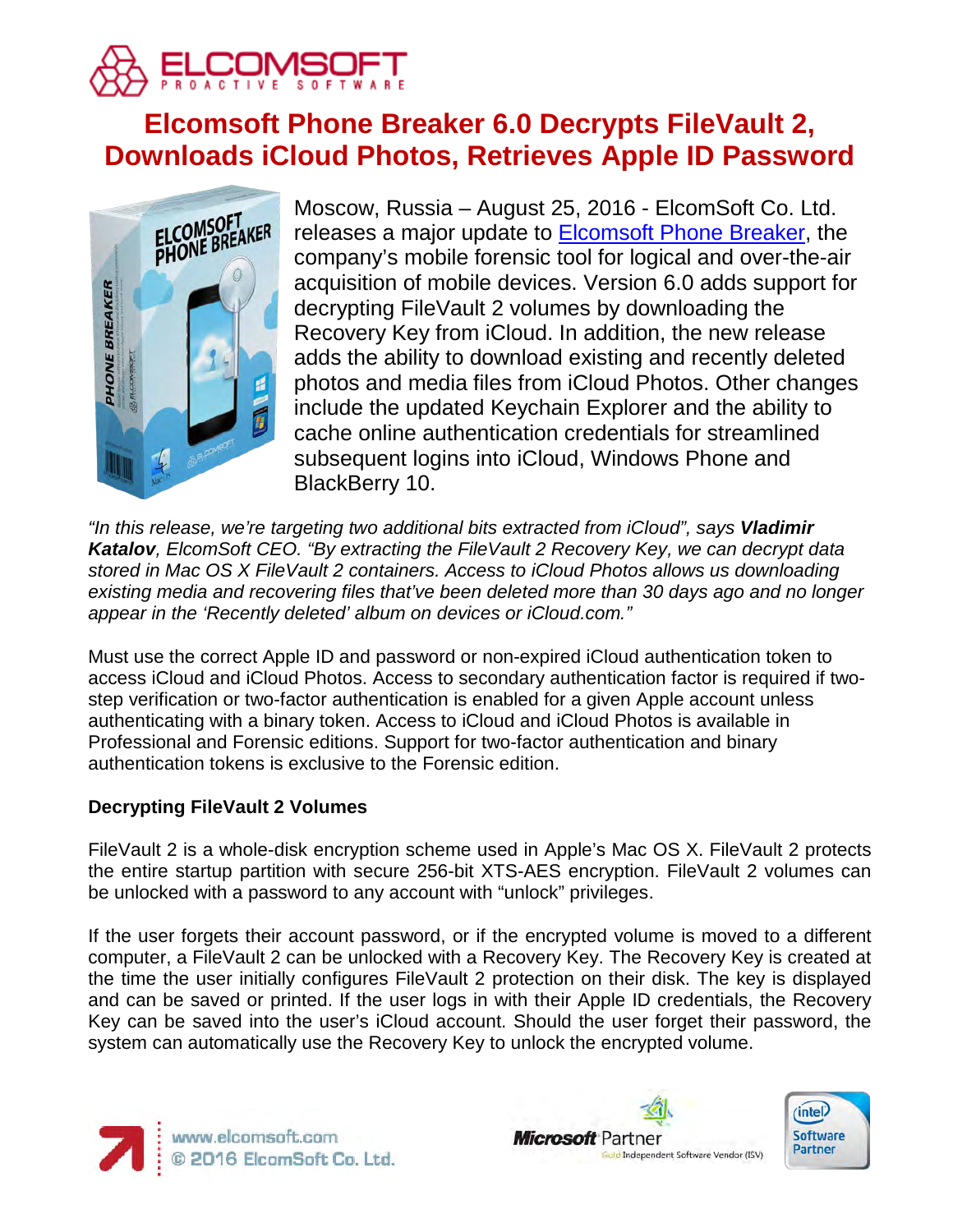

Apple provides no way for the user to view or extract FileVault 2 recovery keys from iCloud. In this release, **Elcomsoft Phone Breaker** gains the ability to extract FileVault 2 recovery keys from the user's iCloud account, and use these keys to decrypt encrypted disk images. Valid authentication credentials (Apple ID/password or iCloud authentication token) as well as volume identification information extracted from the FileVault-encrypted disk image are required in order to extract the key. Once the recovery key is successfully obtained, the user can perform full decryption for offline analysis.

# **Extracting iCloud Photo Library**

The introduction of Apple iCloud back in 2011 allowed iPhone and iPad users back up and restore the content of their devices into the cloud. At that time, photos and videos shot with the iOS device would be included as part of the main backup. At the time, photos and videos could not be easily downloaded. The only way to gain access to those media files would be restoring the full backup onto a new Apple device.

In iOS 8.1 and OS X Yosemite (10.10), Apple introduces a new service for saving and sharing photos and videos. iCloud Photo Library stores and synchronizes media files between multiple devices by using Apple's cloud service. If iCloud Photo Library is used, media files are no longer saved to iOS iCloud backups.

iCloud Photo Library shares available storage space with Apple iCloud. However, accessing iCloud Photo Library uses a separate set of APIs. Acquiring iCloud backups or downloading files stored in iCloud Drive does not automatically provide access to media files stored in the iCloud Photo Library.

In this release, [Elcomsoft Phone Breaker](https://www.elcomsoft.com/eppb.html) gains the ability to download photos and videos stored in iCloud Photo Library. Elcomsoft Phone Breaker can also extract media files that have been deleted more than 30 days ago, which can result in significantly more evidence compared to simply pulling the "Recently Deleted" album.

Experts can use recently updated **Elcomsoft Phone Viewer** 2.30 for viewing images extracted from iCloud Photo Library. **Elcomsoft Phone Viewer** is a lightweight forensic tool with support for local and cloud backups. The latest release can view photos and metadata for iCloud Photo Library.

#### **New Keychain Viewer**

[Elcomsoft Phone Breaker](https://www.elcomsoft.com/eppb.html) 6.0 introduces a new look for the old keychain viewer. The new release makes it easy to access browser passwords, authentication tokens (including those to access iCloud backups and files), saved credit card data and Wi-Fi passwords synced from the iCloud keychain. The new viewer will attempt to automatically discover the user's Apple ID password and/or authentication token by analyzing browser passwords, iTunes and App Store settings. Passwords to email accounts as well as passwords and tokens to social network accounts, gaming portals and instant messaging applications are also displayed.